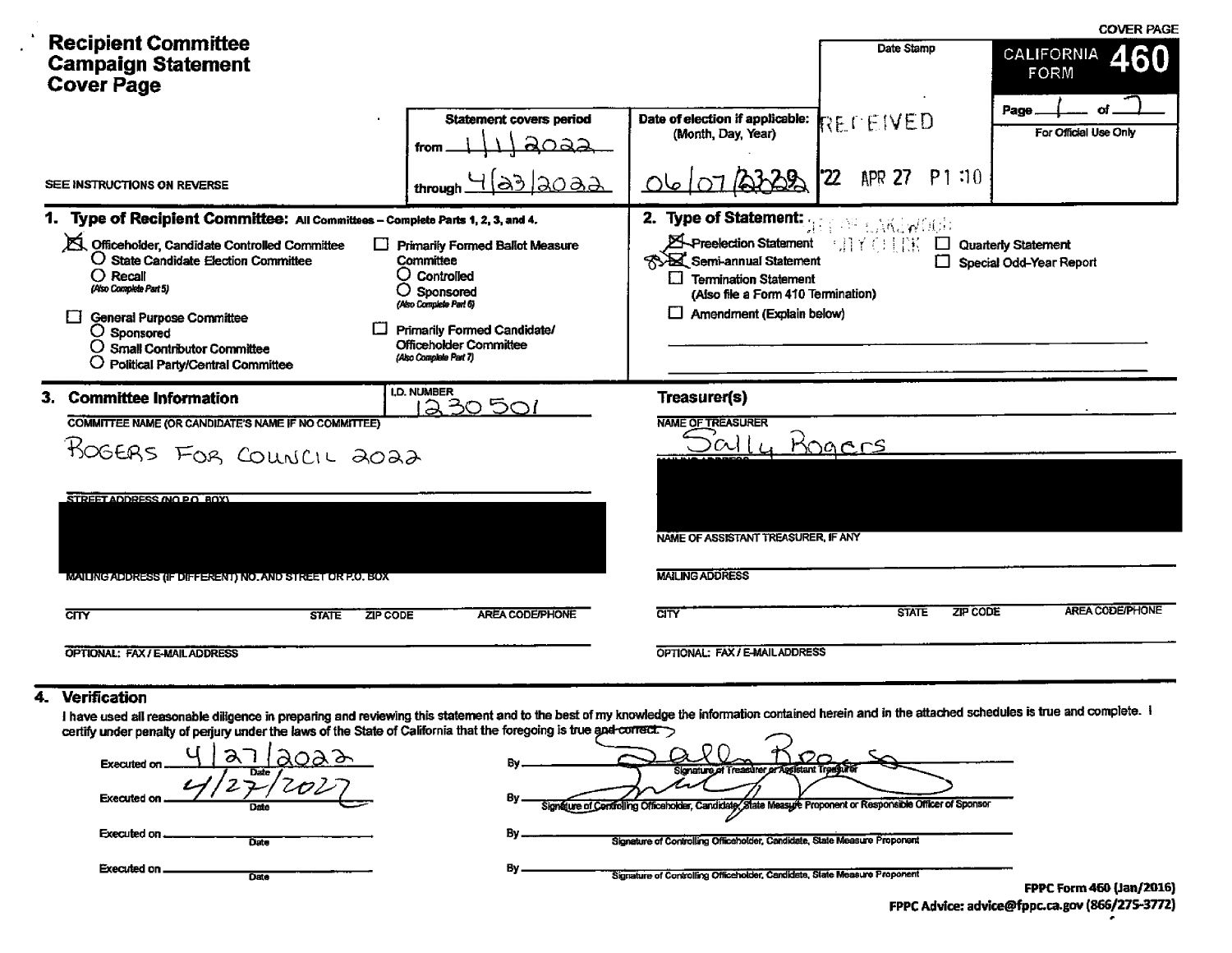## **Recipient Committee Campaign Statement** Cover Page - Part 2

#### **COVER PAGE - PART 2**



## 5. Officeholder or Candidate Controlled Committee

| NAME OF OFFICEHOLDER OR CANDIDATE                                          |              |      |
|----------------------------------------------------------------------------|--------------|------|
| KOGERS                                                                     |              |      |
| OFFICE SOUGHT OR HELD (INCLUDE LOCATION AND DISTRICT NUMBER IF APPLICABLE) |              |      |
| Council Member, Latewood                                                   |              |      |
| RESIDENTIAL/BUSINESS ADDRESS (NO. AND STREET)                              | <b>STATE</b> | 7IP. |
|                                                                            |              |      |
|                                                                            |              |      |

Related Committees Not Included in this Statement: List any committees not included in this statement that are controlled by you or are primarily formed to receive contributions or make expenditures on behalf of your candidacy.

| <b>COMMITTEE NAME</b>    |                              | <b>I.D. NUMBER</b> |                              |
|--------------------------|------------------------------|--------------------|------------------------------|
| <b>NAME OF TREASURER</b> |                              |                    | <b>CONTROLLED COMMITTEE?</b> |
| <b>COMMITTEE ADDRESS</b> | STREET ADDRESS (NO P.O. BOX) | <b>TI YES</b>      | <b>NO</b>                    |
| CITY                     | <b>STATE</b>                 | <b>ZIP CODE</b>    | <b>AREA CODE/PHONE</b>       |
| <b>COMMITTEE NAME</b>    |                              | <b>I.D. NUMBER</b> |                              |
| <b>NAME OF TREASURER</b> |                              |                    | <b>CONTROLLED COMMITTEE?</b> |
| <b>COMMITTEE ADDRESS</b> | STREET ADDRESS (NO P.O. BOX) | Π YES              | ⊟ мо                         |
| <b>CITY</b>              | <b>STATE</b>                 | <b>ZIP CODE</b>    | <b>AREA CODE/PHONE</b>       |

#### 6. Primarily Formed Ballot Measure Committee

**NAME OF BALLOT MEASURE** 

| <b>BALLOT NO. OR LETTER</b> | <b>JURISDICTION</b> | <b>SUPPORT</b><br>I OPPOSE |
|-----------------------------|---------------------|----------------------------|
| .                           |                     | $-$                        |

identify the controlling officeholder, candidate, or state measure proponent, if any.

NAME OF OFFICEHOLDER, CANDIDATE, OR PROPONENT

| OFFICE SOUGHT OR HELD<br><b>I DISTRICT NO. IF ANY</b> |  |
|-------------------------------------------------------|--|
|                                                       |  |
|                                                       |  |

7. Primarily Formed Candidate/Officeholder Committee List names of officeholder(s) or candidate(s) for which this committee is primarily formed.

| NAME OF OFFICEHOLDER OR CANDIDATE | OFFICE SOUGHT OR HELD        | <b>SUPPORT</b><br><b>OPPOSE</b>   |
|-----------------------------------|------------------------------|-----------------------------------|
| NAME OF OFFICEHOLDER OR CANDIDATE | OFFICE SOUGHT OR HELD        | <b>SUPPORT</b><br><b>OPPOSE</b>   |
| NAME OF OFFICEHOLDER OR CANDIDATE | <b>OFFICE SOUGHT OR HELD</b> | <b>□ SUPPORT</b><br><b>OPPOSE</b> |
| NAME OF OFFICEHOLDER OR CANDIDATE | OFFICE SOUGHT OR HELD        | <b>SUPPORT</b><br><b>OPPOSE</b>   |

Attach continuation sheets if necessary

FPPC Form 460 (Jan/2016) FPPC Advice: advice@fppc.ca.gov (866/275-3772) www.fppc.ca.gov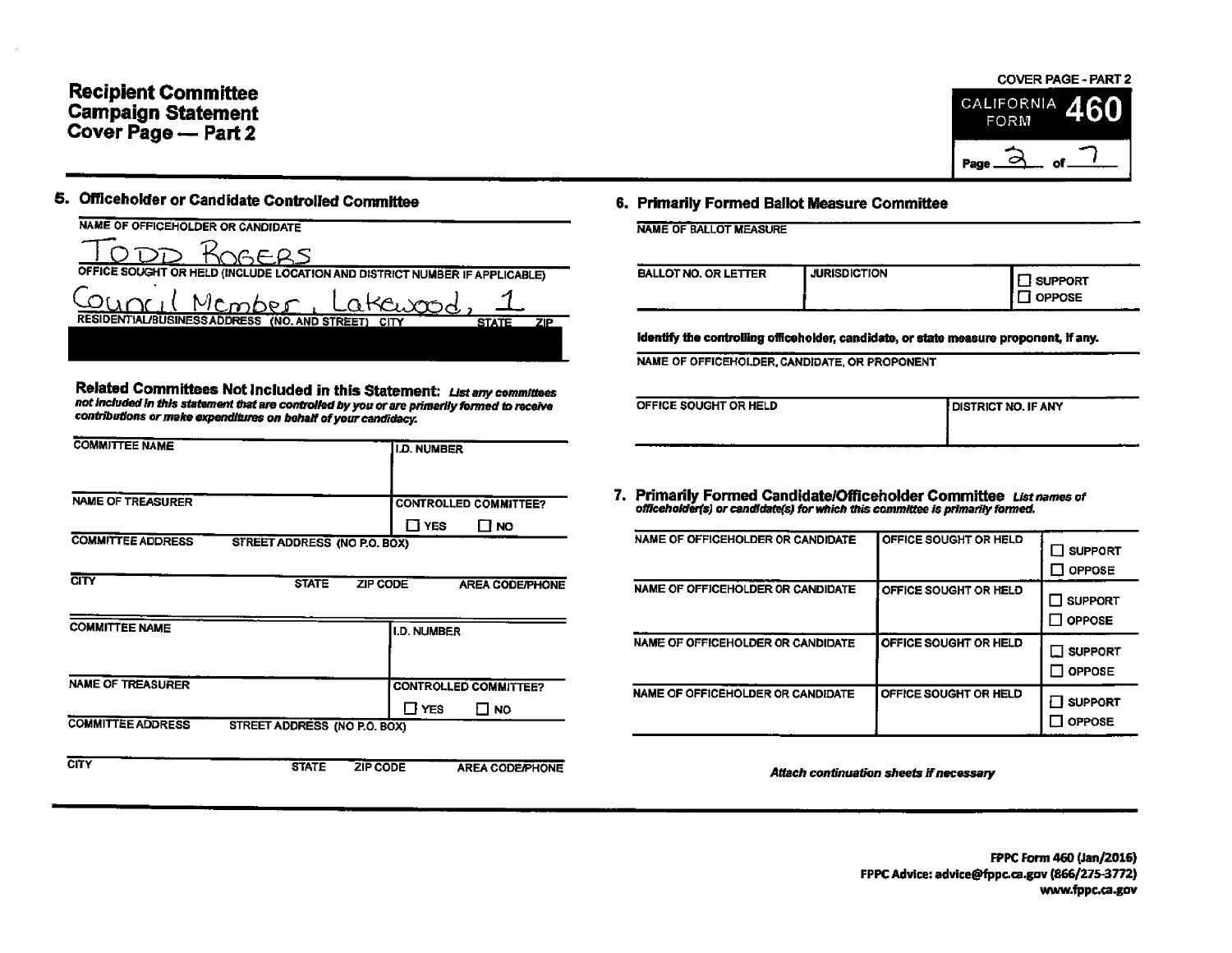|                                                                                | Amounts may be rounded                                            |                                                                 |  |                                                                 | <b>SUMMARY PAGE</b>                                                                  |
|--------------------------------------------------------------------------------|-------------------------------------------------------------------|-----------------------------------------------------------------|--|-----------------------------------------------------------------|--------------------------------------------------------------------------------------|
| <b>Campaign Disclosure Statement</b><br><b>Summary Page</b>                    | to whole dollars.                                                 | from                                                            |  | <b>Statement covers period</b><br>aoaa                          | CALIFORNIA<br><b>460</b><br><b>FORM</b>                                              |
|                                                                                |                                                                   |                                                                 |  | $m \frac{4}{23}$ and $a \ge 3$                                  | $_{\rm of}$ $\overline{7}$<br>Page.                                                  |
| SEE INSTRUCTIONS ON REVERSE<br><b>NAME OF FILER</b><br>ROGERS FOR COUNCIL 2022 |                                                                   |                                                                 |  |                                                                 | <b>I.D. NUMBER</b><br>230501                                                         |
| <b>Contributions Received</b>                                                  | <b>Column A</b><br>TOTAL THIS PERIOD<br>(FROM ATTACHED SCHEDULES) | <b>Column B</b><br><b>CALENDAR YEAR</b><br><b>TOTAL TO DATE</b> |  | <b>General Elections</b>                                        | <b>Calendar Year Summary for Candidates</b><br>Running in Both the State Primary and |
|                                                                                | <u>3649,00</u><br>\$                                              |                                                                 |  |                                                                 | 7/1 to Date<br>1/1 through 6/30                                                      |
|                                                                                | Ø<br>3649.00                                                      |                                                                 |  | 20. Contributions                                               |                                                                                      |
| З.                                                                             | S.<br>∅                                                           |                                                                 |  | Received<br>21. Expenditures                                    |                                                                                      |
|                                                                                | <u> 3649.00.</u>                                                  |                                                                 |  | Made                                                            |                                                                                      |
| <b>Expenditures Made</b><br>6.                                                 |                                                                   |                                                                 |  | <b>Expenditure Limit Summary for State</b><br><b>Candidates</b> |                                                                                      |
|                                                                                | $\varnothing$                                                     |                                                                 |  |                                                                 | 22. Cumulative Expenditures Made*                                                    |
| 8.                                                                             | 1687.99<br>Ï                                                      |                                                                 |  |                                                                 | <b>Iff Subject to Voluntary Expenditure Limit)</b>                                   |
|                                                                                | Ø                                                                 |                                                                 |  | Date of Election<br>(mm/dd/yy)                                  | Total to Date                                                                        |
|                                                                                | 687.99                                                            |                                                                 |  |                                                                 |                                                                                      |
| <b>Current Cash Statement</b>                                                  |                                                                   |                                                                 |  |                                                                 |                                                                                      |
| 12. Beginning Cash Balance Previous Summary Page, Line 16                      | 84446.18                                                          | To calculate Column B,                                          |  |                                                                 |                                                                                      |
|                                                                                | <u>3649,00</u>                                                    | add amounts in Column<br>A to the corresponding                 |  |                                                                 | *Amounts in this section may be different from amounts                               |
|                                                                                |                                                                   | amounts from Column B<br>of your last report. Some              |  | reported in Column B.                                           |                                                                                      |
|                                                                                | 1687.99                                                           | amounts in Column A may                                         |  |                                                                 |                                                                                      |
| 16. ENDING CASH BALANCE Add Lines 12 + 13 + 14, then subtract Line 15          | 6407.19                                                           | be negative figures that<br>should be subtracted from           |  |                                                                 |                                                                                      |
| If this is a termination statement, Line 16 must be zero.                      |                                                                   | previous period amounts. If<br>this is the first report being   |  |                                                                 |                                                                                      |
|                                                                                |                                                                   | filed for this calendar year,<br>only carry over the amounts    |  |                                                                 |                                                                                      |
| <b>Cash Equivalents and Outstanding Debts</b>                                  |                                                                   | from Lines 2, 7, and 9 (if<br>any).                             |  |                                                                 |                                                                                      |
|                                                                                |                                                                   |                                                                 |  |                                                                 |                                                                                      |
|                                                                                |                                                                   |                                                                 |  |                                                                 | FPPC Form 460 (Jan/2016)<br>FPPC Advice: advice@fppc.ca.gov (866/275-3772)           |

 $\mathcal{L}^{\text{max}}_{\text{max}}$  , where  $\mathcal{L}^{\text{max}}_{\text{max}}$ 

www.fppc.ca.gov

 $\sim$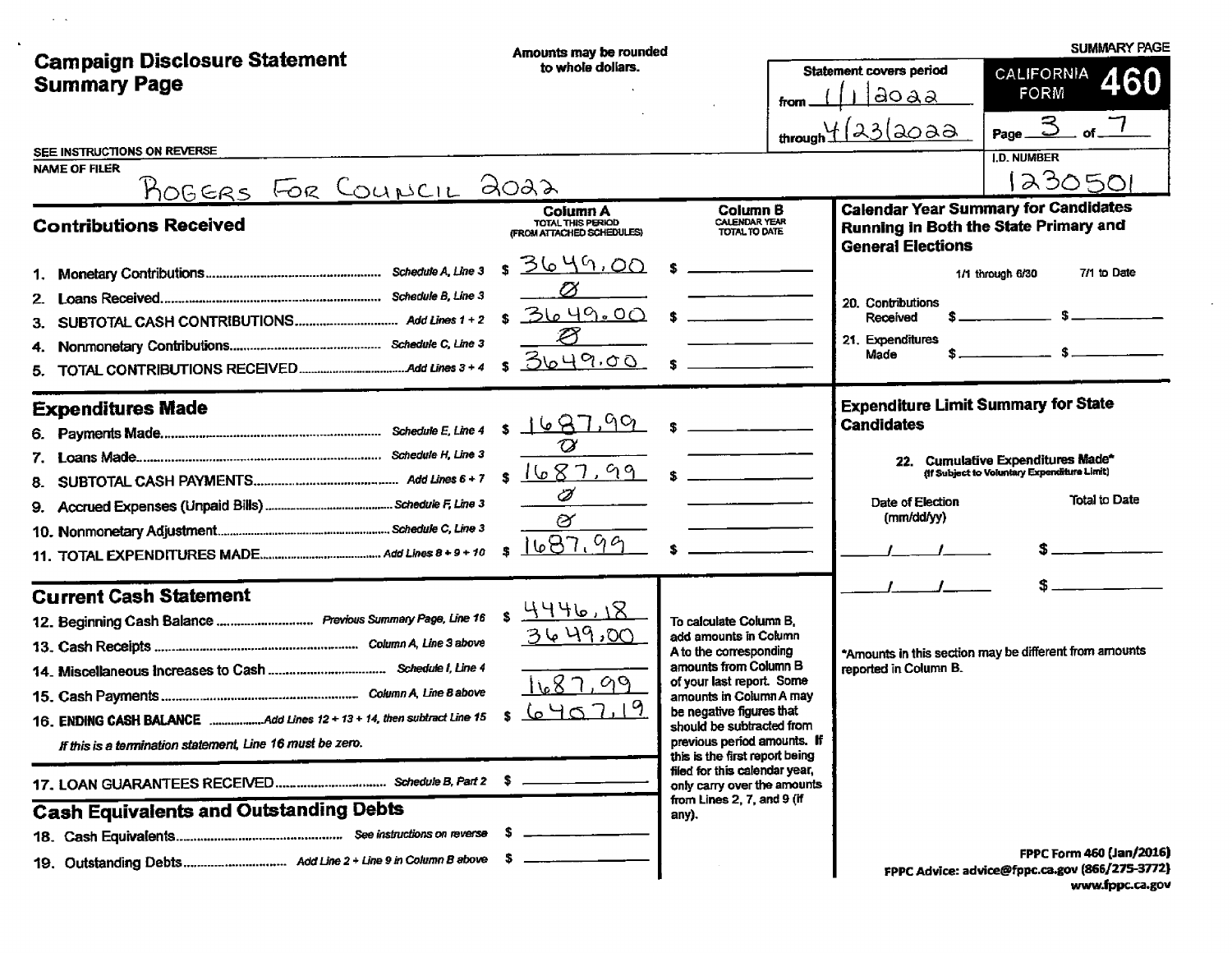| <b>Schedule A</b>          |                                                                                                                                                                | Amounts may be rounded                                           |                                                                                                            |                                                        |                                                                         | <b>SCHEDULE A</b>                                                             |                                                                                                                                         |
|----------------------------|----------------------------------------------------------------------------------------------------------------------------------------------------------------|------------------------------------------------------------------|------------------------------------------------------------------------------------------------------------|--------------------------------------------------------|-------------------------------------------------------------------------|-------------------------------------------------------------------------------|-----------------------------------------------------------------------------------------------------------------------------------------|
|                            | <b>Monetary Contributions Received</b>                                                                                                                         |                                                                  | to whole dollars.                                                                                          | <b>Statement covers period</b><br>fron                 | <u> 2023 - </u>                                                         |                                                                               | 460<br>CALIFORNIA<br>FORM                                                                                                               |
|                            | SEE INSTRUCTIONS ON REVERSE                                                                                                                                    |                                                                  |                                                                                                            | $t_{\text{trought}}$ 4/23/3032                         |                                                                         |                                                                               | Page $4$                                                                                                                                |
| <b>NAME OF FILER</b>       | ROGERS FOR COUNCIL 2022                                                                                                                                        |                                                                  |                                                                                                            |                                                        |                                                                         | I,D, NUMBER                                                                   | 1230501                                                                                                                                 |
| DATE<br><b>RECEIVED</b>    | FULL NAME, STREET ADDRESS AND ZIP CODE OF<br><b>CONTRIBUTOR</b><br>(IF COMMITTEE, ALSO ENTER I.D. NUMBER)                                                      | <b>CONTRIBUTOR</b><br>CODE <sup>*</sup>                          | <b>IF AN INDIVIDUAL, ENTER</b><br>OCCUPATION AND EMPLOYER<br>(IF SELF-EMPLOYED, ENTER NAME<br>OF BUSINESS) | <b>AMOUNT</b><br><b>RECEIVED THIS</b><br><b>PERIOD</b> | <b>CUMULATIVE TO DATE</b><br><b>CALENDAR YEAR</b><br>(JAN. 1 - DEC. 31) |                                                                               | PER ELECTION<br>TO DATE<br>(IF REQUIRED)                                                                                                |
| a/23/                      | Christopher Shawn Kech                                                                                                                                         | <b>KIND</b><br>DCOM<br>□отн<br>$\Box$ PTY<br>$\square$ scc       | Self Employed<br>Filmmaker                                                                                 | $\mathbb{P}_{200,00}$                                  | 200,00                                                                  |                                                                               |                                                                                                                                         |
| <b>Alger</b>               | <u>Frank Lobato</u>                                                                                                                                            | <b>KEIND</b><br>□сом<br>□отн<br>$\Box$ PTY<br>$\square$ scc      | Retired                                                                                                    | B<br>200,00                                            | 200.00                                                                  |                                                                               |                                                                                                                                         |
| <b>ALLIE</b>               | Mike Hedges                                                                                                                                                    | <b>XIND</b><br>□сом<br>□отн<br>$\Box$ PTY<br>$\square$ scc       | $Presdent -$<br>Pacific Trux                                                                               | $\boldsymbol{\beta}$<br>30.00                          | 300.00                                                                  |                                                                               |                                                                                                                                         |
| $\frac{2}{3}$<br>$\lambda$ | Ryan Wannett                                                                                                                                                   | <b>MIND</b><br>$\Box$ COM<br>□отн<br>$\Box$ PTY<br>$\square$ scc | Owner<br>Wanneyis<br>Finearms                                                                              | F<br>100.00                                            | 100.00                                                                  |                                                                               |                                                                                                                                         |
| $\overline{a}/a$           | Janice Munson                                                                                                                                                  | $\square$ IND<br>⊡сом<br>⊡отн<br>$\Box$ PTY<br>$\square$ scc     | Retired                                                                                                    | Я<br>500,00                                            | 500.00                                                                  |                                                                               |                                                                                                                                         |
|                            |                                                                                                                                                                |                                                                  |                                                                                                            | SUBTOTAL \$ 1300,00                                    |                                                                         |                                                                               |                                                                                                                                         |
| <b>Schedule A Summary</b>  | 1. Amount received this period - itemized monetary contributions.<br>2. Amount received this period – uniternized monetary contributions of less than \$100 \$ |                                                                  |                                                                                                            | <u> 3450,0</u> 0<br>199.00                             |                                                                         | *Contributor Codes<br><b>IND – Individual</b><br><b>PTY - Political Party</b> | <b>COM - Recipient Committee</b><br>(other than PTY or SCC)<br>OTH - Other (e.g., business entity)<br>SCC - Small Contributor Committee |
|                            | 3. Total monetary contributions received this period.                                                                                                          |                                                                  |                                                                                                            |                                                        |                                                                         |                                                                               | FPPC Form 460 (Jan/2016))<br>FPPC Advice: advice@fppc.ca.gov (866/275-3772)<br>www.fppc.ca.gov                                          |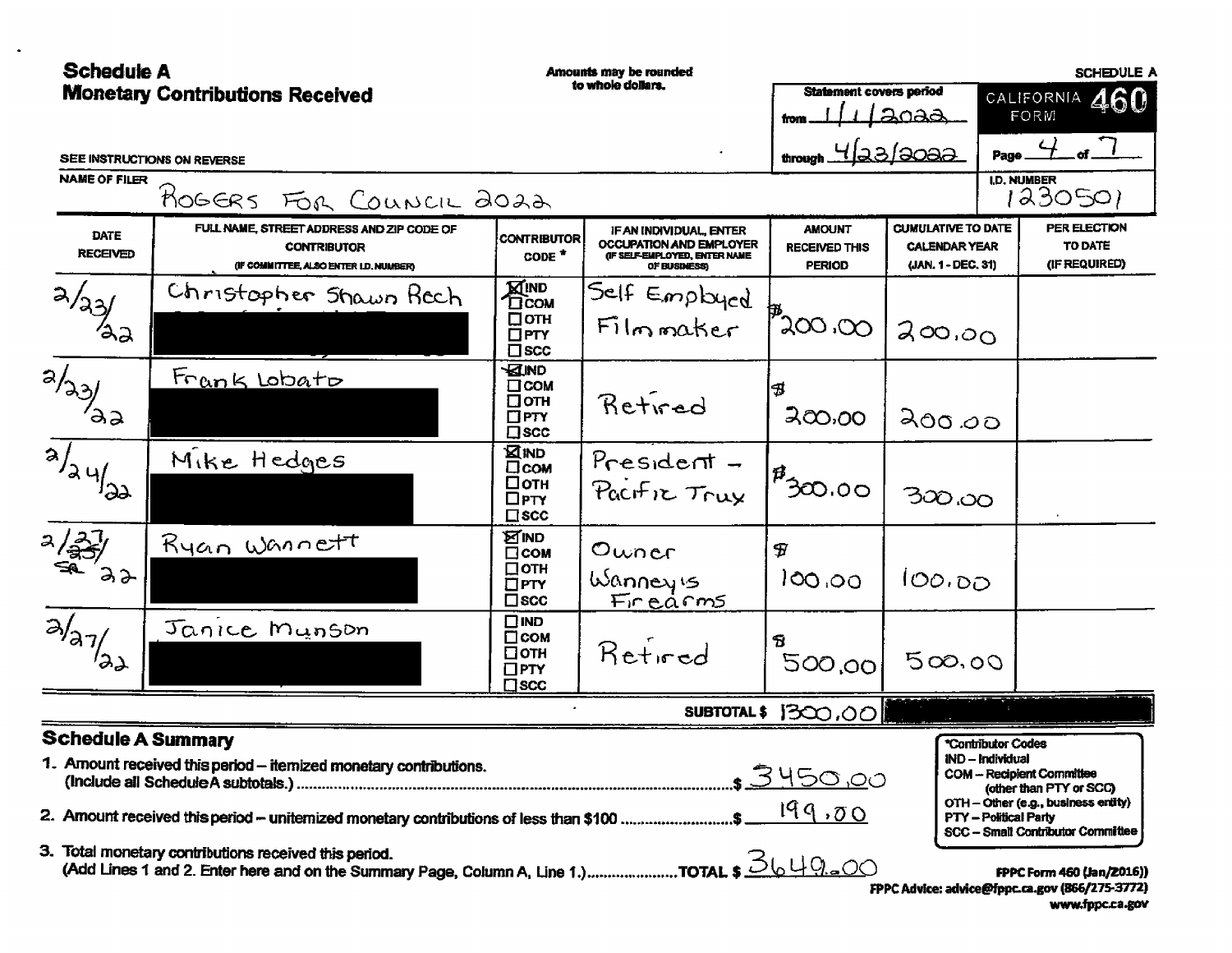### **CONEDUIEA (CONT)**

|                                                  | <b>Schedule A (Continuation Sheet)</b>                                                                    | Amounts may be rounded                                                 |                                                                                                      |                                                        |                                                                         |                    | <b>SCHEDULE A (CONT.)</b>                |
|--------------------------------------------------|-----------------------------------------------------------------------------------------------------------|------------------------------------------------------------------------|------------------------------------------------------------------------------------------------------|--------------------------------------------------------|-------------------------------------------------------------------------|--------------------|------------------------------------------|
|                                                  | <b>Monetary Contributions Received</b>                                                                    | to whole dollars.                                                      |                                                                                                      | <b>Statement covers period</b><br>from                 | <u>apaa</u>                                                             |                    | CALIFORNIA 460<br><b>FORM</b>            |
|                                                  |                                                                                                           |                                                                        |                                                                                                      | through (23/2022                                       |                                                                         | <b>I.D. NUMBER</b> | Page $5$ of $-$                          |
| <b>NAME OF FILER</b>                             | ROGERS FOR COUNCIL 2022                                                                                   |                                                                        |                                                                                                      |                                                        |                                                                         |                    | 1230501                                  |
| DATE<br><b>RECEIVED</b>                          | FULL NAME, STREET ADDRESS AND ZIP CODE OF<br><b>CONTRIBUTOR</b><br>(IF COMMITTEE, ALSO ENTER I,D, NUMBER) | <b>CONTRIBUTOR</b><br><b>CODE</b>                                      | IF AN INDIVIDUAL, ENTER<br>OCCUPATION AND EMPLOYER<br>(IF SELF-EMPLOYED, ENTER NAME)<br>OF BUSINESS) | <b>AMOUNT</b><br><b>RECEIVED THIS</b><br><b>PERIOD</b> | <b>CUMULATIVE TO DATE</b><br><b>CALENDAR YEAR</b><br>(JAN. 1 - DEC. 31) |                    | PER ELECTION<br>TO DATE<br>(IF REQUIRED) |
| $\sqrt[2]{38}$                                   | Bichard. Manadiaga                                                                                        | <b>EUND</b><br>$\Box$ COM<br>$\Box$ OTH<br>$\Box$ PTY<br>$\square$ scc | $Rct$ $rel$                                                                                          | B<br>ിറെ.ധ                                             | 100,00                                                                  |                    |                                          |
| $\overline{\sqrt{23}}$                           | <u>Valarie Rodrauez</u> Sanchez                                                                           | ⊠™D<br>⊡сом<br>□отн<br>$\square$ PTY<br>$\square$ scc                  | OWNER<br>VICKI AND FRIENDS \$100.00                                                                  |                                                        | )ထ.ထ                                                                    |                    |                                          |
| $\overline{\mathcal{A}_{\lambda_{\lambda_{2}}}}$ | Rosario Pe                                                                                                | $\square$ IND<br>□сом<br>$\square$ OTH<br>$\Box$ PTY<br>$\square$ scc  | Retived                                                                                              | $\int_{0}^{\frac{\pi}{2}}$                             | 100.00                                                                  |                    |                                          |
| $\overline{4/7}/(27)$                            | C.R.E.P.A.C. #890106<br>515 S.Figueroa St. Stell10<br>Los Angeles, LA 90071                               | $\square$ IND<br>□сом<br>$\Box$ OTH<br>$\Box$ PTY<br><b>Excc</b>       |                                                                                                      | $ 14 $ 2000                                            | $\infty$ . $\infty$                                                     |                    |                                          |
| $\overline{4}/9/29$                              | <u>Anthony Rendon</u>                                                                                     | <b>EXIND</b><br>□сом<br>$\Box$ OTH<br>$\square$ PTY<br>$\Box$ scc      | $\overline{CajH}$ . Assembly $\frac{1}{8}$ as 00                                                     |                                                        | $1$ <sup>\$</sup> 250.00                                                |                    |                                          |
|                                                  |                                                                                                           |                                                                        | <b>SUBTOTAL \$</b>                                                                                   | <u>1550.001</u>                                        |                                                                         |                    |                                          |

\*Contributor Codes **IND - Individual** COM - Recipient Committee<br>
(other than PTY or SCC)<br>
OTH - Other (e.g., business entity)<br>
PTY - Political Party SCC - Small Contributor Committee

 $\mathbf{r}$ 

FPPC Form 460 (Jan/2016)) FPPC Advice: advice@fppc.ca.gov (866/275-3772) www.fppc.ca.gov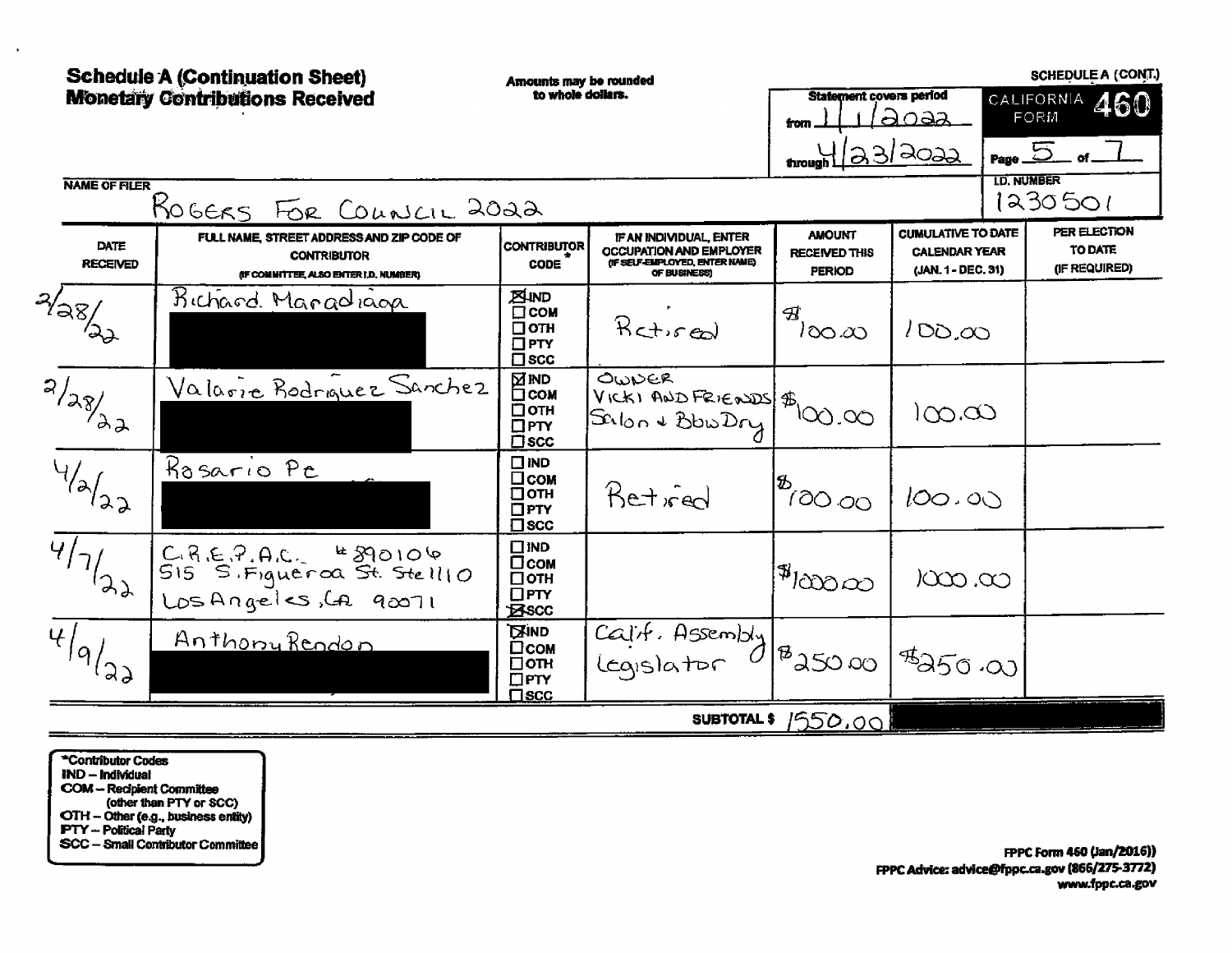|                                | <b>Schedule A (Continuation Sheet)</b><br><b>Monetary Contributions Received</b>                         | Amounts may be rounded<br>to whole dollars.                                   |                                                                                                             | Statement covers period<br>trom<br>through _           | ಎಂಎಎ<br>4/23/2022                                                       | Page _             | <b>SCHEDULE A (CONT.)</b><br>CALIFORNIA<br>460<br>FORM<br>صا |
|--------------------------------|----------------------------------------------------------------------------------------------------------|-------------------------------------------------------------------------------|-------------------------------------------------------------------------------------------------------------|--------------------------------------------------------|-------------------------------------------------------------------------|--------------------|--------------------------------------------------------------|
| <b>NAME OF FILER</b>           | ROGERS FOR COUNCIL 2022                                                                                  |                                                                               |                                                                                                             |                                                        |                                                                         | <b>I.D. NUMBER</b> | 12305O)                                                      |
| <b>DATE</b><br><b>RECEIVED</b> | FULL NAME, STREET ADDRESS AND ZIP CODE OF<br><b>CONTRIBUTOR</b><br>OF COMMITTEE, ALSO ENTER I.D. NUMBER) | <b>CONTRIBUTOR</b><br><b>CODE</b>                                             | IF AN INDIVIDUAL, ENTER<br><b>OCCUPATION AND EMPLOYER</b><br>(IF SELF-EMPLOYED, ENTER NAME)<br>OF BUSINESS) | <b>AMOUNT</b><br><b>RECEIVED THIS</b><br><b>PERIOD</b> | <b>CUMULATIVE TO DATE</b><br><b>CALENDAR YEAR</b><br>(JAN. 1 - DEC. 31) |                    | PER ELECTION<br>TO DATE<br>(IF REQUIRED)                     |
| U7                             | John Darjany                                                                                             | <b>ASIND</b><br>$\square$ COM<br>$\square$ OTH<br>$\Box$ PTY<br>$\square$ scc | Retired                                                                                                     | $1^{\mathcal{B}}$ 100.00                               | 100.00                                                                  |                    |                                                              |
| 16/22                          | Ted Spaseff                                                                                              | รย์เพอ<br>$\Box$ COM<br>□отн<br>$\Box$ PTY<br>$\square$ scc                   | Retired                                                                                                     | B<br>500.00                                            | 500.00                                                                  |                    |                                                              |
|                                |                                                                                                          | $\square$ IND<br>□сом<br>□отн<br>$\square$ PTY<br>$\square$ scc               |                                                                                                             |                                                        |                                                                         |                    |                                                              |
|                                |                                                                                                          | $\square$ IND<br>□сом<br>□отн<br>$\square$ PTY<br>$\square$ scc               |                                                                                                             |                                                        |                                                                         |                    |                                                              |
|                                |                                                                                                          | $\Box$ IND<br>$\Box$ <sub>COM</sub><br>□отн<br>$\square$ PTY<br>$\square$ scc |                                                                                                             |                                                        |                                                                         |                    |                                                              |
|                                |                                                                                                          |                                                                               | <b>SUBTOTAL \$</b>                                                                                          | ပ္ပံတက္ ၁၀                                             |                                                                         |                    |                                                              |

\*Contributor Codes IND-Individual Fru – Individual<br>COM – Recipient Committee<br>(other than PTY or SCC)<br>CTH – Other (e.g., business entity)<br>PTY – Political Party<br>SCC – Small Contributor Committee

FPPC Form 460 (Jan/2016)) FPPC Advice: advice@fppc.ca.gov (866/275-3772) www.fppc.ca.gov